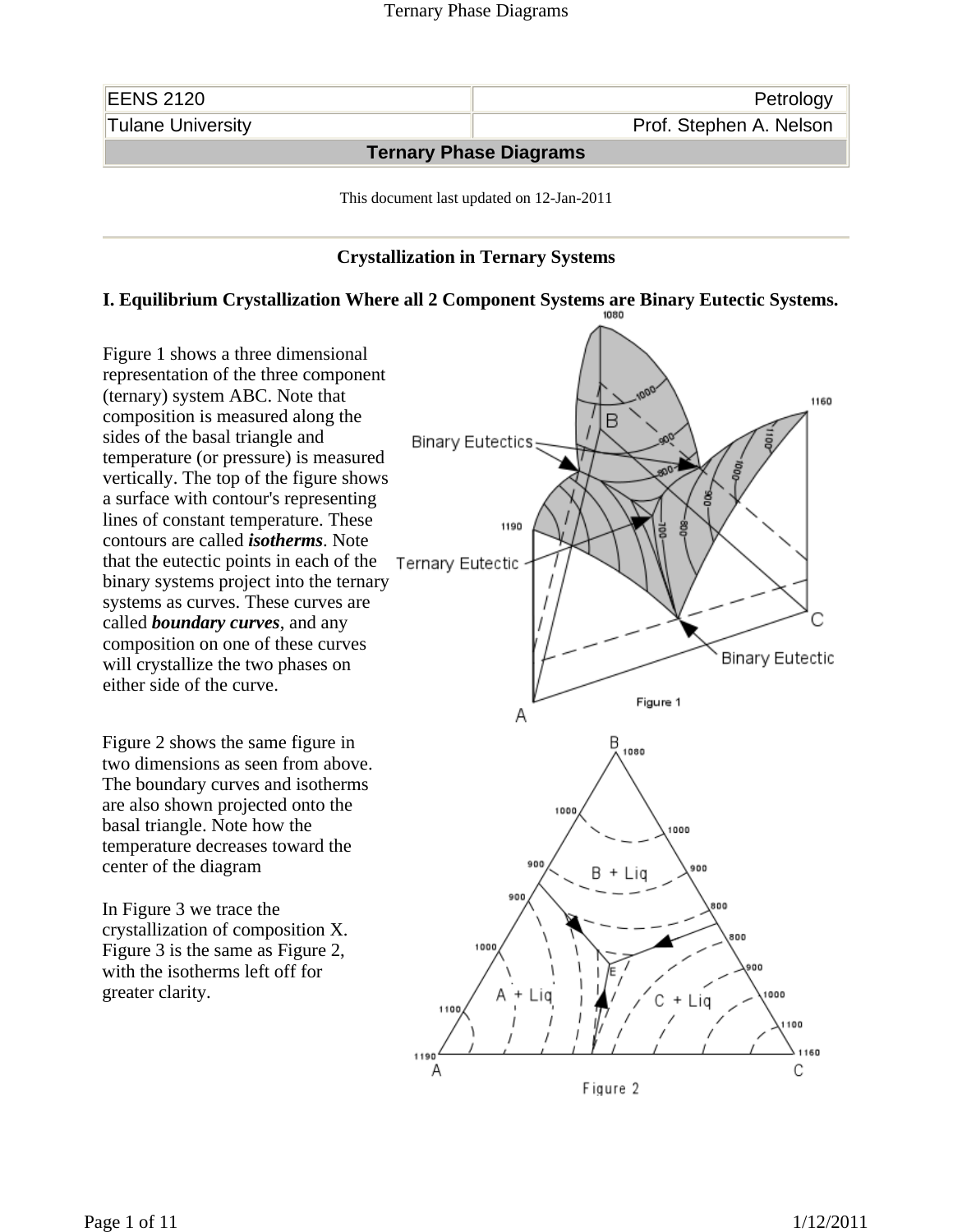Note that the final solid must consist of crystals  $A + B + C$  since the initial composition is in the triangle ABC.

At a temperature of about 980° the liquid of composition X would intersect the liquidus surface. At this point it would begin to precipitate crystals of C. As temperature is lowered, crystals of C would continue to precipitate, and the composition of the liquid would move along a straight line away from C. This is because C is precipitating and the liquid is becoming impoverished in C and enriched in the components  $A + B$ .



At a temperature of about 820°, point L in Figure 3, we can determine the relative proportion of crystals and liquid.

% crystals =  $a/(a+b)*100$ 

% liquid =  $b/(a+b)*100$ 

With further cooling, the path of the liquid composition will intersect the boundary curve at point 0. At the boundary curve crystals of A will then precipitate. The liquid path will then follow the boundary curve towards point M. The bulk composition of the solid phase precipitated during this interval will be a mixture of  $A + C$  in the proportion shown by point P.

At point M, the bulk composition of the solid phases so far precipitated through the cooling history lies at point N (the extension of the straight line from M through the initial composition X). At this time the % solid will be given by the distances :

(distanceMX/distanceMN)\*100

and the % liquid by the distances:

(distanceXN/distanceMN)\*100

Note, however, that the solid at this point consists of crystals of A and crystals of C. So, we must further break down the percentages of the solid. This is done as follows: The percentage of the solid that is A will be given by the distance from C to N relative to the distance between A and C; i.e. by the formula:

%A in solid = (distanceNC/distanceAC) $*100$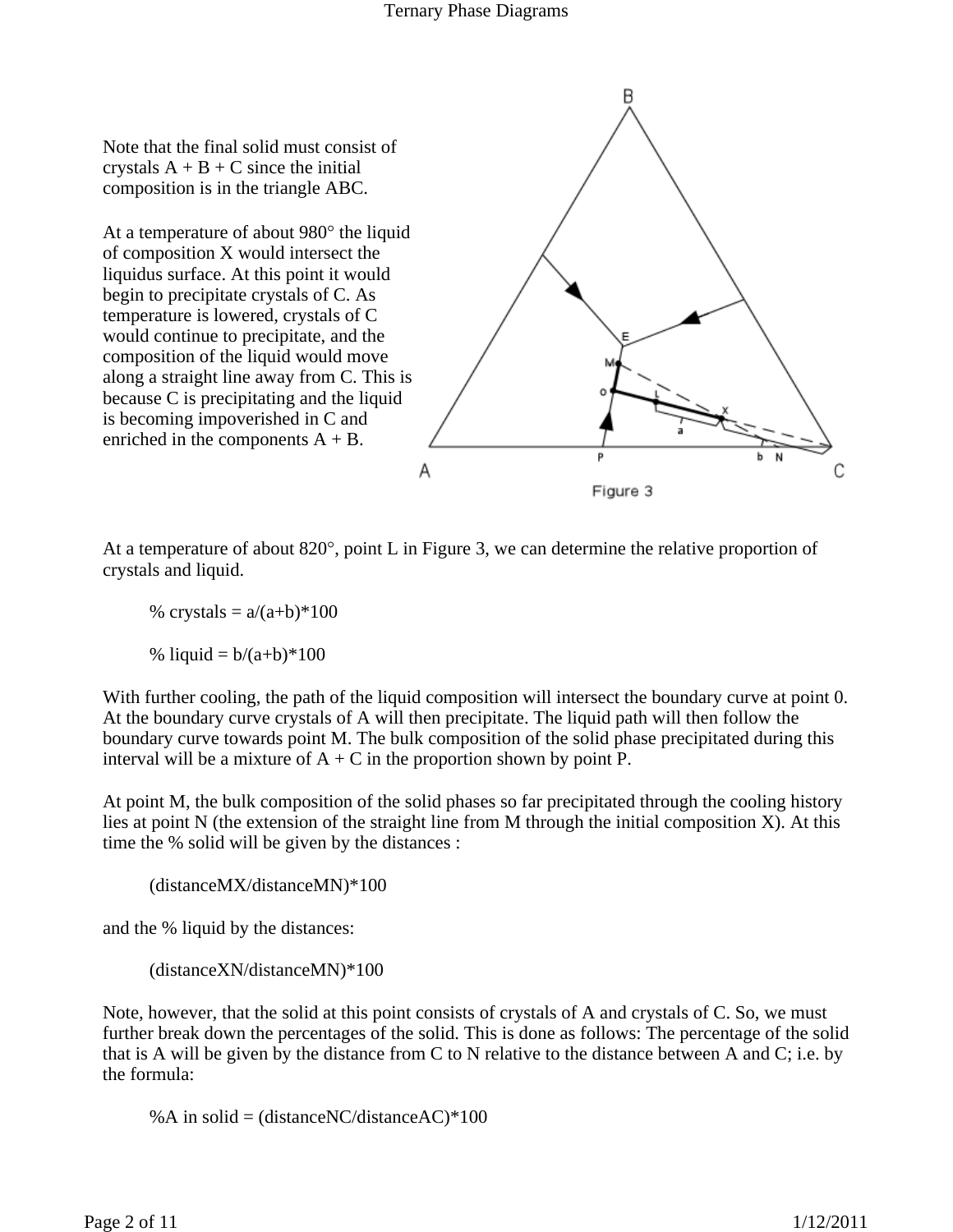Similarly, the percentage of the solid consisting of crystals of C is given by the formula:

%C in solid = (distanceAN/distanceAC)\*100

We can now calculate the exact percentage of all phases present in composition X at a temperature of 660° (where the liquid composition is at point M). The following formulae apply:

%A crystals = %A in the solid  $*$  % crystals/100

or

 $% A = (distanceNC/distanceAC)*100 * (distanceMX/distanceMN)$ 

and

%C crystals = %C in the solid  $*$  % crystals/100

or

%C = (distanceNA/distanceAC)\*100 \* distanceMX/distanceMN

Note also that we can determine the **composition** of all phases present in the system at this point. The composition of the liquid is given by reading the composition of point M off the basal triangle. Since it is a mixture of A, B, and C, it will have a composition expressed in terms of the percentages of A, B, and C. The composition of the solids are 100%A and 100% C; i.e. they are pure solid phases (not mixtures).

With further cooling, the liquid composition will move to the ternary eutectic, E, at a Temperature of about 650°, at which point crystals of B will precipitate. The temperature will remain constant until all of the liquid is used up. The final crystalline product will consist of crystals of  $A + B + C$ in the proportions given by the initial composition X.

Crystallization will proceed in an analogous manner for all other compositions in the ternary system.

To summarize, we can express the path of crystallization for composition X in an abbreviated form as follows:

 $T > 980^\circ$  All Liquid 980 $^{\circ}$ -680 $^{\circ}$  Liq + C 680 $^{\circ}$ -650 $^{\circ}$  Liq + C + A  $T = 650^{\circ}$  Liq + C + A + B  $T < 650^{\circ}$  C+ A + B (all solid)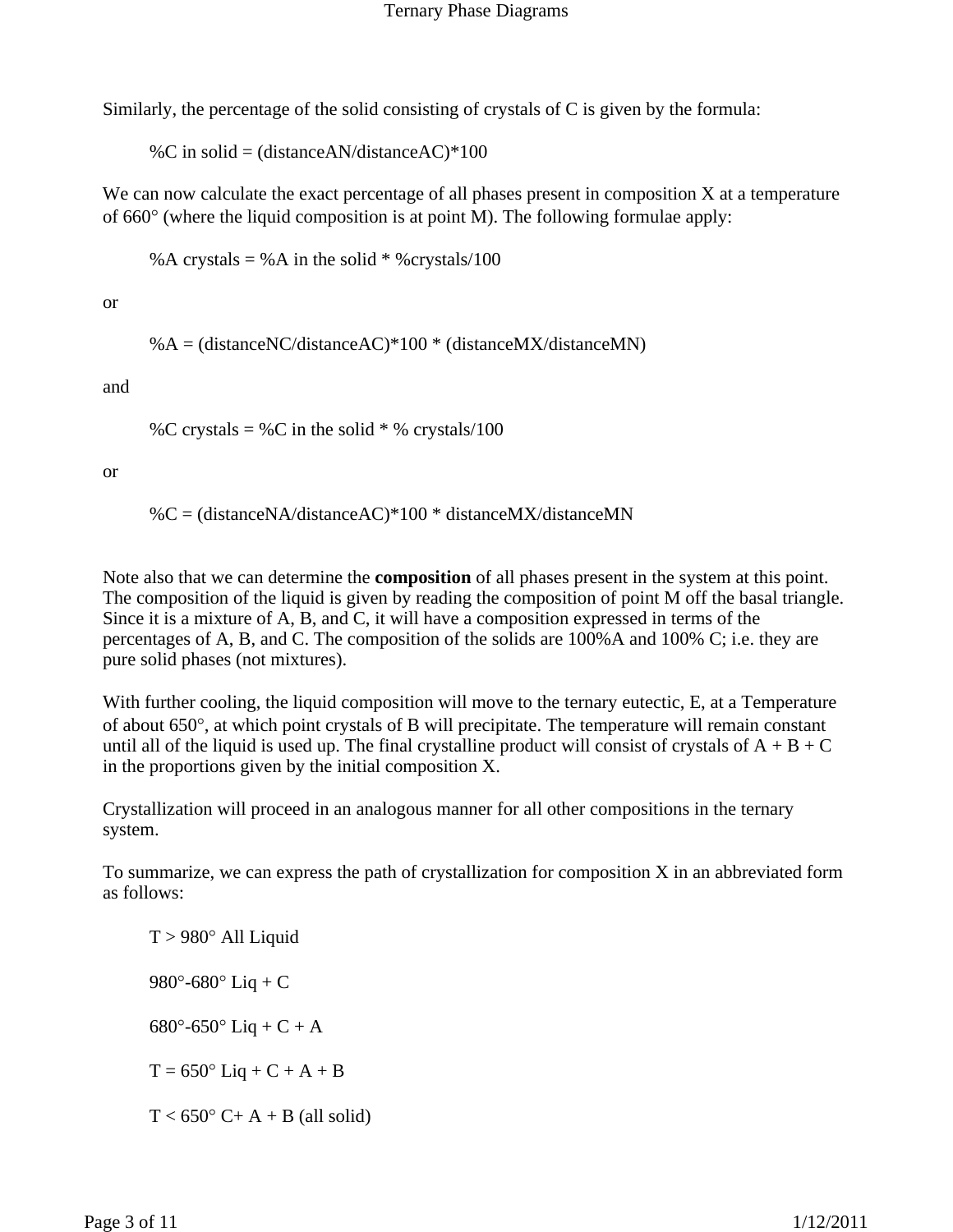

**II. Crystallization in Ternary Systems that Contain a Compound that Melts Congruently.**

A ternary system that has a binary system with a compound that shows congruent melting (melts to a liquid of its own composition) is shown in Figure 5. Also shown is the binary system X-Y that contains the intermediate compound W. The result of the addition of this intermediate compound is essentially that the ternary system XYZ is divided into two smaller ternary systems represented by triangles WYZ and XWZ.

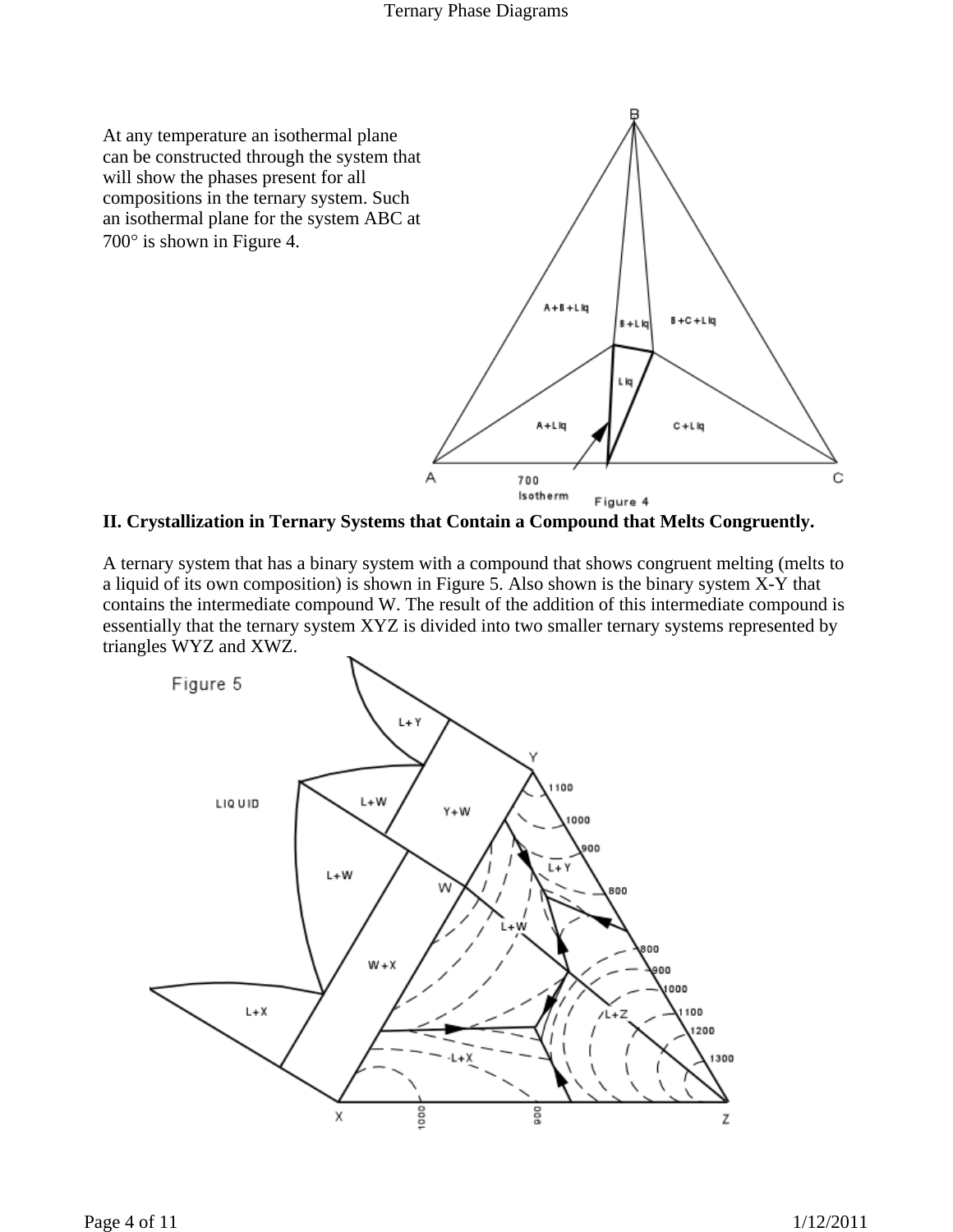#### Ternary Phase Diagrams

Crystallization in this system is illustrated in Figure 6, where the isotherms have been removed for simplicity.



At this time, crystals of W begin to separate and with further lowering of temperature, the liquid moves along the boundary curve, B-E1, precipitating crystals of  $Z + W$ . When the liquid reaches the ternary eutectic, E1, crystals of X begin to separate along with crystals of W and Z. The temperature remains constant at 640° until all of the liquid is used up leaving a final product of crystals of  $X + W + Z$  in the proportions of the original composition, A.

We can summarize this crystallization history in abbreviated form as follows:

 $T > 1160^\circ$  All liquid  $1160^{\circ} - 680^{\circ}$  Liq + Z  $680^{\circ}$ -640° Liq + Z + W  $T = 640^{\circ}$  Liq + Z + W + X  $T < 640^\circ Z + W + X$  (all solid)

Now consider the crystallization of composition M which lies on the binary system W-Z. Since this is a binary system, only phases W and Z will be found in the final crystalline product. Thus, crystallization will stop when the liquid composition reaches the point O, which is equivalent to the binary eutectic in the system W-Z.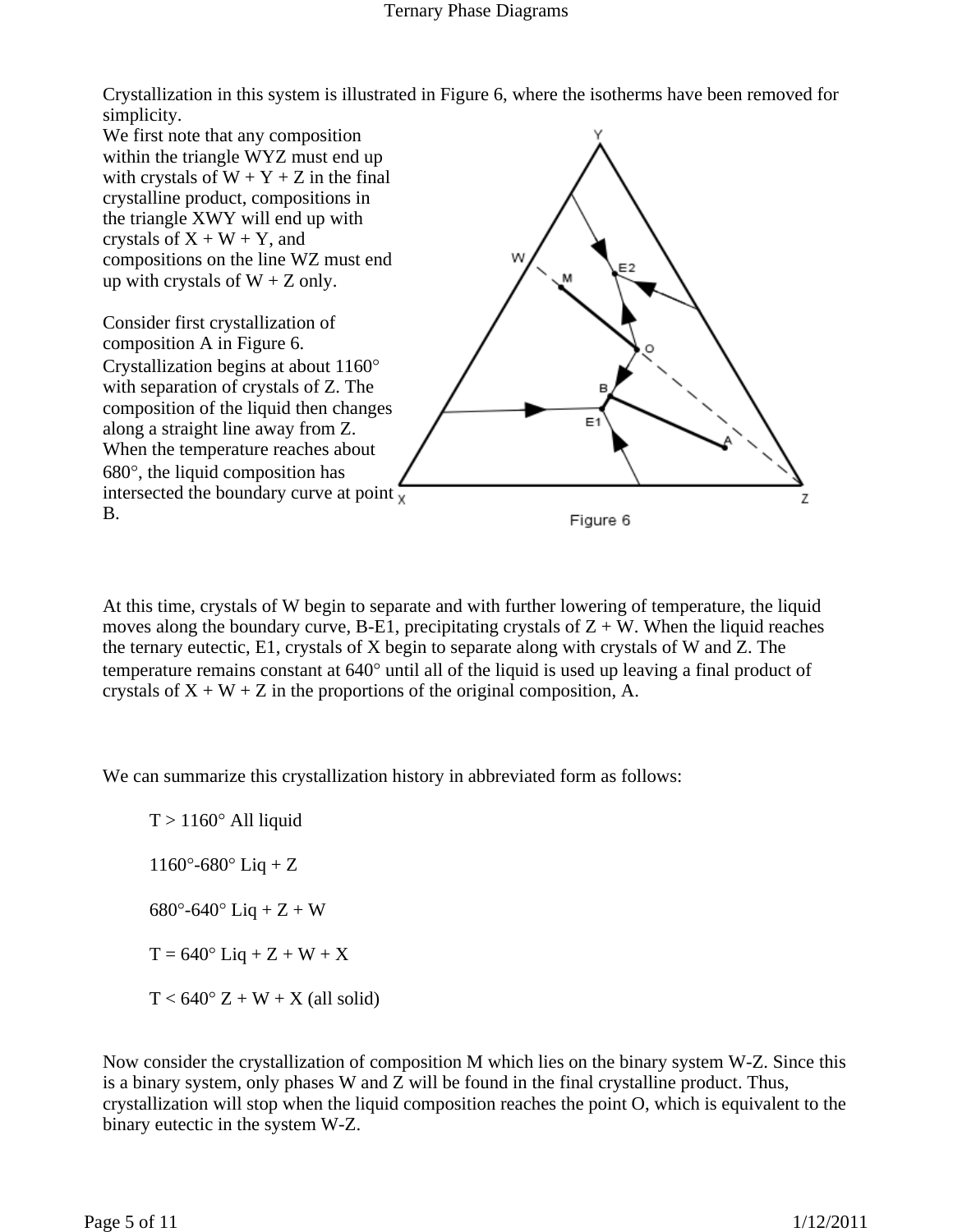#### Ternary Phase Diagrams





## **A. Equilibrium Crystallization**

Figure 8 shows the ternary system ABC and one of the binary systems AB that contains a compound, D, that melts incongruently. Note that incongruent melting of D continues into the ternary system.

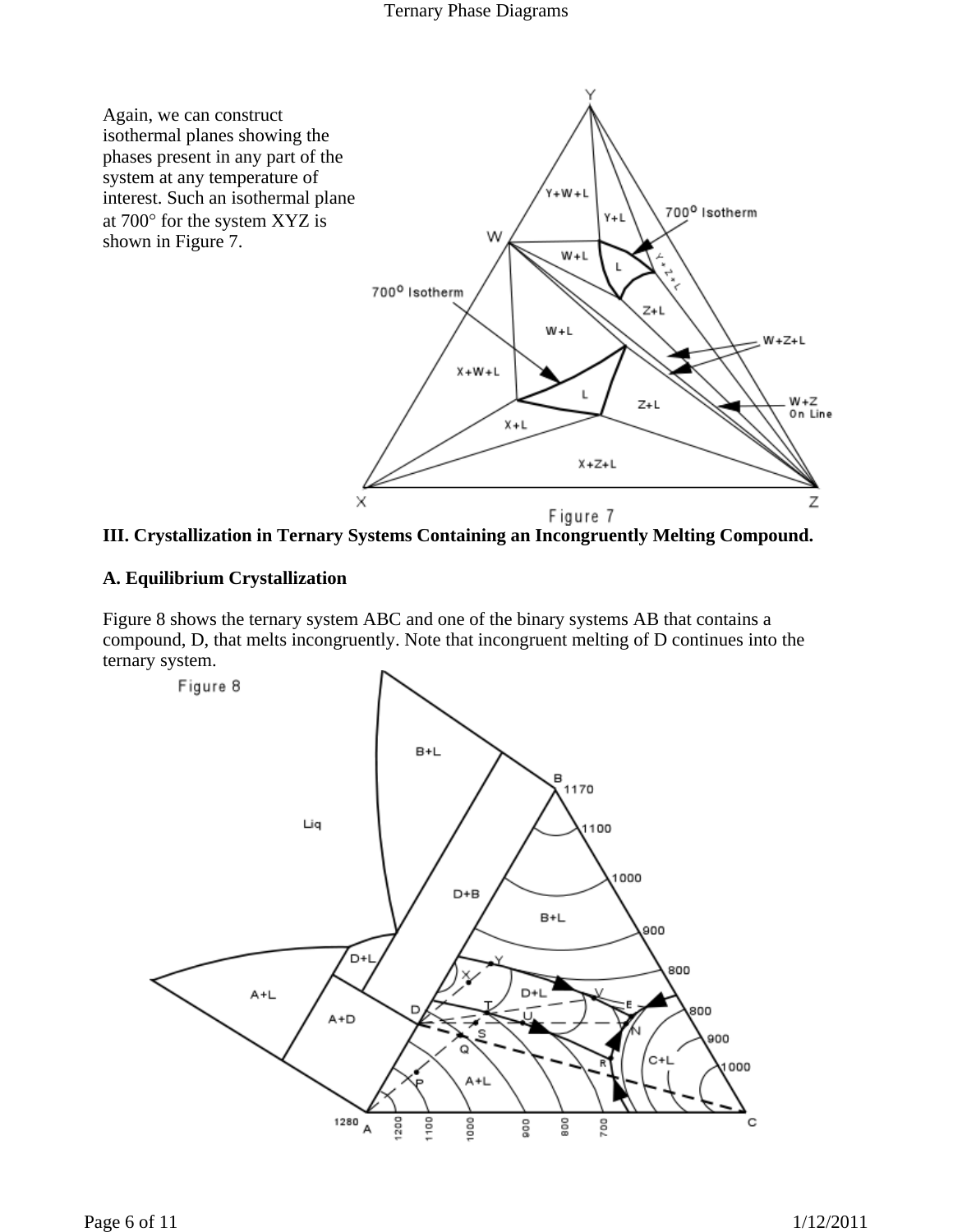We will consider equilibrium crystallization of compositions P, Q, S, T and X, as all will behave somewhat differently.

1. Crystallization of composition P

Since composition P lies in the triangle ADC, it must end up with crystals of  $A + D + C$  in its final crystalline product. As the temperature is lowered, at about 1090°, crystals of A will begin to precipitate. With continued cooling, the composition of the liquid will change along the line away from A toward T, meanwhile, crystals of A continue to separate.

When the temperature reaches 800°, at point T, crystals of D will precipitate along with crystals of A.

With further cooling, the liquid will change composition along the boundary curve toward R while the liquid reacts with crystal of A to produce crystals of D. Finally when the temperature reaches about 680° at point R, crystals of C will begin to precipitate while the liquid would react with some of the crystals of A until all the liquid is used up. Crystallization would then cease, and temperature would drop below 680°, leaving a mixture of crystals of  $A + D + C$  in the original proportion of composition P.

2. Composition Q, which lies on the join between D and C must end up with only crystals of D + C. Crystallization of Q would follow a similar path as that of composition P, first precipitating crystals of A from Q to T, then liquid reacting with A to make D while the liquid composition moves along the boundary curve to R. At R, all of the previously precipitated A would be used up to make crystals of D, and crystals of C would separate.

Crystallization would cease at point R leaving crystals of  $D + C$  in the original proportion as composition Q.

3. We next consider crystallization of composition S which lies in the triangle DBC. Thus, complete crystallization of composition S will result in a final assemblage of crystals of  $D +$  $B + C$ . Crystallization begins at a temperature of about 850 $\degree$  with separation of crystals of A. This continues as the liquid composition changes from S to T as the temperature drops to 800°. At 800° (T) the liquid begins to react with crystals of A to form crystals of D. The liquid composition then changes along the boundary curve towards point U as the temperature is reduced further. By the time point U is reached, all of the crystals of A have been remade to crystals of D. The composition of the solid phase precipitating is now pure D, as indicated by the line from the liquid composition at U through the initial composition S. The liquid path then leaves the boundary curve at U and moves across the field where pure D is crystallizing. When the liquid composition reaches point N on the boundary curve between  $D + LIQ$  and  $C + LIQ$ , crystals of C begin to form. The liquid then moves along the boundary curve toward the eutectic, E. At E, crystals of B begin to separate and the temperature remains constant until all of the liquid is gone. The final assemblage consists of crystals of B  $+ D + C$  in the proportion of the original composition.

Note that all compositions in the triangle DBC will reach the ternary eutectic, E, while those compositions in the triangle ADC will reach only the ternary peritectic, R.

4. Note also that a composition, such as T will leave a boundary curve when the line through the liquid composition and the original composition intersects the intermediate compound, D. This occurs almost immediately after crystallization begins. The path of crystallization for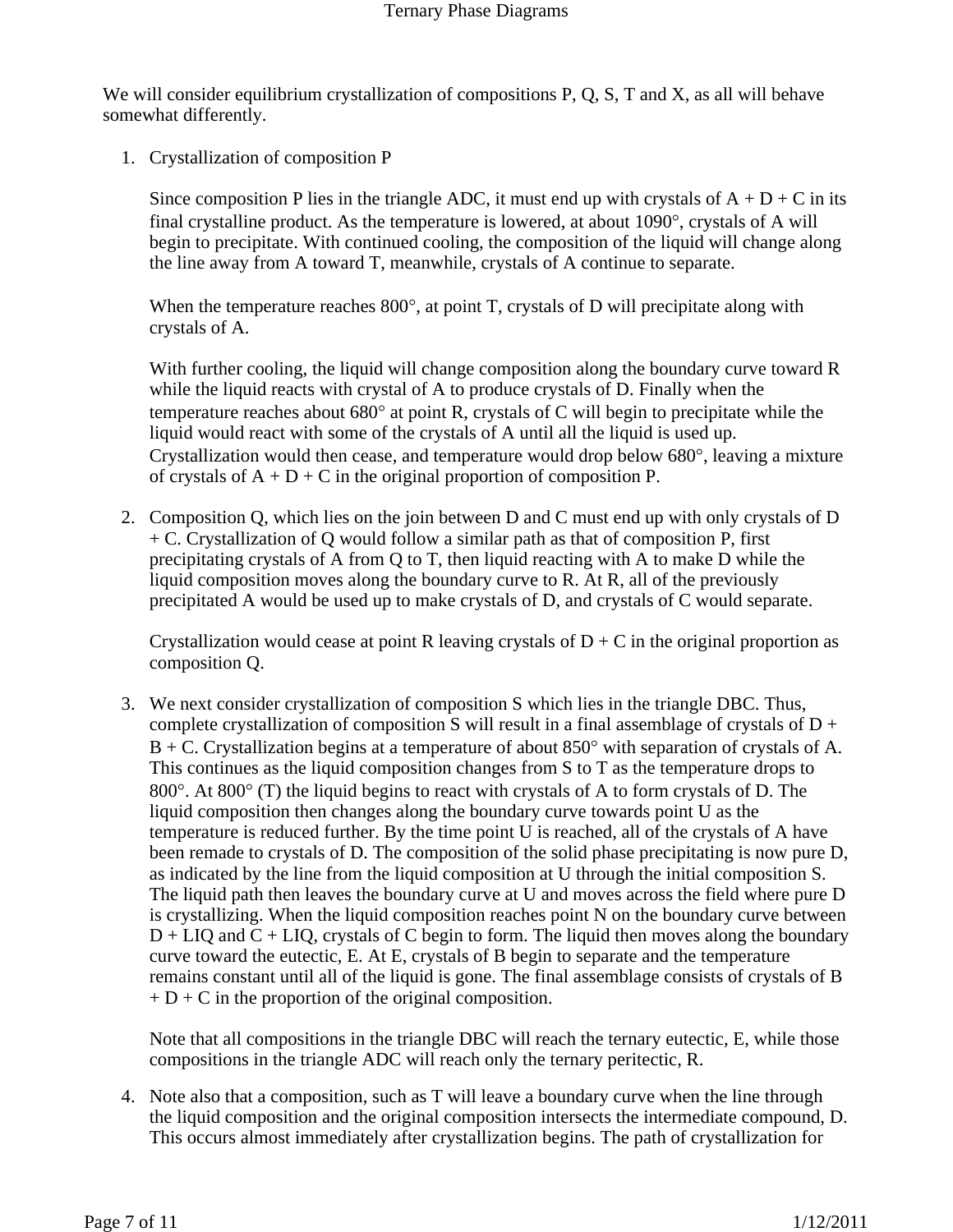composition T is listed below:

 $T > 800^\circ$  All Liquid  $T = 800^{\circ}$  Liq + D + A  $800^{\circ}$ -690° Liq + D 690 $^{\circ}$ -580 $^{\circ}$  Liq + D + B  $T = 580^{\circ}$  Liq + D + B + C  $T < 580^{\circ} D + B + C$ 

5. The crystallization path of the composition x is shown in abbreviated form below.

 $T > 860^\circ$  All Liquid  $860^{\circ} - 810^{\circ}$  Liq + D  $810^{\circ}$ -580° Liq + D + B  $T = 580^{\circ}$  Liq + D + B + C  $T < 580^{\circ} D + B + C$ 

# **B. Fractional Crystallization**

We next consider what might happen under conditions of fractional crystallization in the system. As you recall, fractional crystallization occurs when a crystalline phase is somehow removed from the system and is thus prevented from reacting with the liquid to form different crystals.

Consider now fractional crystallization of composition P in Figure 8. Under equilibrium conditions, composition P would follow the path discussed above, becoming completely solid at the ternary peritectic, R, with an assemblage of crystals of  $A + D + C$ .

We will consider fractional crystallization in steps for this example. That is at various points we will imagine all of the previously precipitated crystals are somehow removed. At 1090<sup>°</sup> composition P begins to crystallize. Crystals of A separate from the liquid. On cooling to point Q, we remove all of the previously precipitated crystals of A, our system now has composition Q, since we have removed part of the system that has already crystallized as crystals of A.

Cooling to point S, more crystals of A precipitate, and again are removed from the system. Note that at this point, the system has the composition S. Further cooling of composition S, without removing any more crystals from the system, would result in the liquid composition following the equilibrium crystallization path of composition S, as discussed above. Note that composition S is in the triangle D-C-B, and would end up crystallizing D, C, and B, in contrast to the assemblage that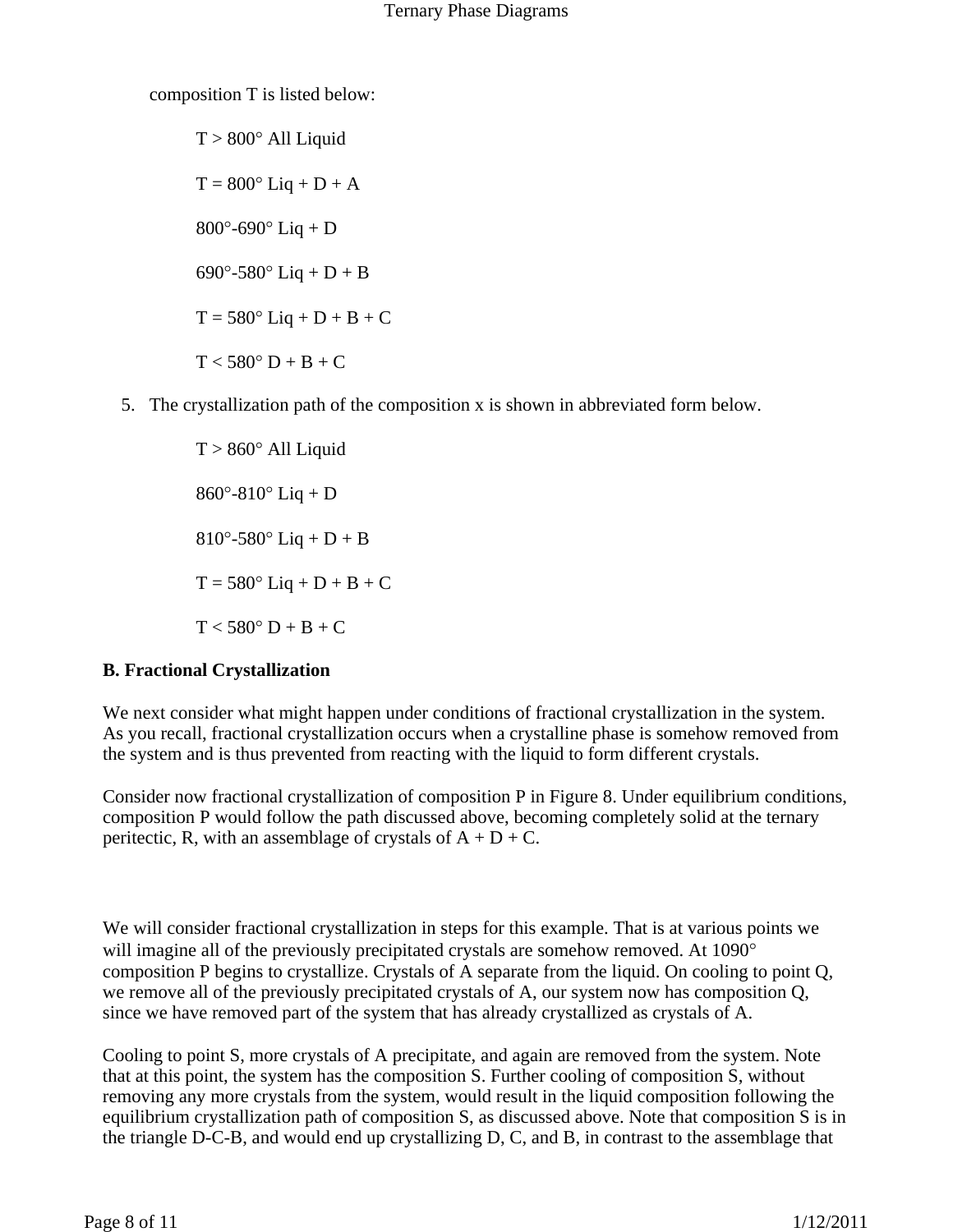would have crystallized from composition P (A, D, and C) if it had crystallized under equilibrium conditions. Thus fractional crystallization of composition P would result in not only a different final crystalline assemblage, but a final liquid composition which is very different from the final liquid composition that would result from equilibrium crystallization.

If we continue our fractional crystallization of composition P, starting with the liquid (and system) having a composition of S, further cooling to point T on the boundary curve, results in further precipitation of A. If we remove all crystals of A, the system now has a composition T. Because no crystals are present to react with the liquid to form crystals of D, the liquid composition will not change along the boundary curve towards R, but instead will move directly across the field where only D is precipitated. When the temperature reaches 680°, at point V, crystals of B form and the liquid composition changes along the boundary curve toward E. At E, crystals of C form and our final assemblage consists of crystals of  $D + B + C$ . Note how fractional crystallization has allowed the liquid to become enriched in B, while under equilibrium conditions no crystals of B could have formed.

The system discussed above is very similar to the behavior of the system  $Mg_2SiO_4$  -  $SiO_2$  -CaAl<sub>2</sub>Si<sub>2</sub>O<sub>8</sub>, where A = Forsterite, B = Quartz, C = Anorthite, and D = Enstatite. Thus, knowledge of the crystallization behavior of such a system is in many ways analogous to what may happen in magmas and shows how a basaltic magma, that would normally only crystallize forsterite, enstatite, and plagioclase, could change to a rhyolitic magma that would crystallize quartz.

 $C$  aMgSi<sub>2</sub>O<sub>6</sub>

#### **IV. Ternary System with a Binary Solid Solution**.

Figure 9 shows the ternary system Albite - Anorthite - Diopside. As you recall, albite and anorthite form 1350 a complete solid solution series (the plagioclase series). Anorthite and diopside form a eutectic system, as do albite and diopside. However, the 1300 Diopside + Lig eutectic in the system albitediopside is very close to pure albite. The solid solution between albite 1300 and anorthite continues into the 1350 1250 ternary system and is expressed by the boundary curve connecting the 1400 1200 Plag ss + Liq two binary eutectics. Note that this boundary curve forms a 450 1150 "temperature valley" in the ternary system.  $N$ aAl $Si<sub>3</sub>O<sub>8</sub>$  $CaAl<sub>2</sub>Si<sub>2</sub>O<sub>8</sub>$ Figure 9

We will now consider equilibrium crystallization of 2 compositions on the plagioclase side of the boundary curve. It must be noted that geometrical methods will not predict the exact path of equilibrium crystallization in systems of this type. We here give an approximate path consistent with experimental results.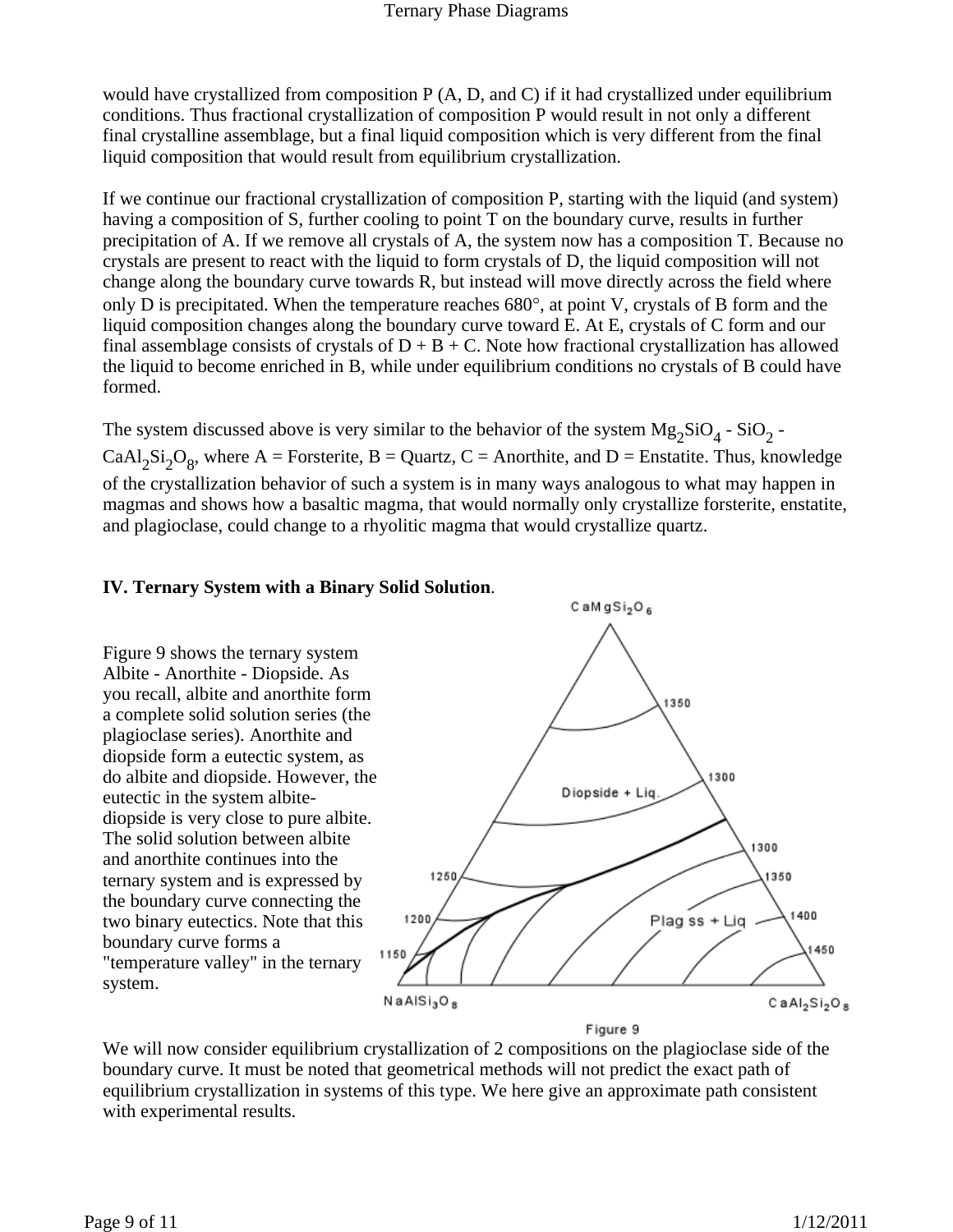Di First, consider crystallization of composition D, in Figure 10, which is 27% Albite, 46% Anorthite and 28% diopside. The final product should consist of pure diopside and a plagioclase of composition 63% Anorthite. At a temperature of about 1325° the liquid begins to crystallize with separation of plagioclase of composition 99% anorthite. As the liquid is cooled, it moves along the curved path D-P, while continually reacting with the previously precipitated plagioclase to form a more albitic plagioclase. Ab Figure 10

By the time the liquid composition has reached point P, the Plagioclase has the composition 98% anorthite. this is found by extending a line from the liquid composition through the initial composition (D) back to the base of the triangle.

With continued cooling, the liquid composition will eventually reach the boundary curve at point M, at which time the plagioclase has the composition S (90% anorthite).

We now construct what is known as a three phase triangle. It is shown in the figure by the straight line connecting the three phases in equilibrium, Di (solid), liquid (point M) and plagioclase solid solution (Point S).

With continued cooling, the liquid composition changes along the boundary curve towards pure albite. Meanwhile the plagioclase solid solution is continually made over to more albitic compositions.

**Crystallization ceases when the base of the three phase triangle intersects the original liquid composition, D**. Such a three phase triangle with apices Di, I, F, is shown in the figure. It indicates that the last liquid has the composition I, and is in equilibrium with pure diopside and a plagioclase composition of 70% anorthite (point F).

Crystallization of composition P will be similar to that of D. Note, however that the liquid composition will follow a different path and intersect the boundary curve at point L. The liquid composition will then change along the boundary curve until the base of the three phase triangle Di, H, G, intersects the initial composition P. The final assemblage will then consist of pure diopside and plagioclase of composition G (60% anorthite).

We now consider what would happen if the solid material were removed somehow, and prevented from reacting with the liquid. This is the case of fractional crystallization. Suppose we start again